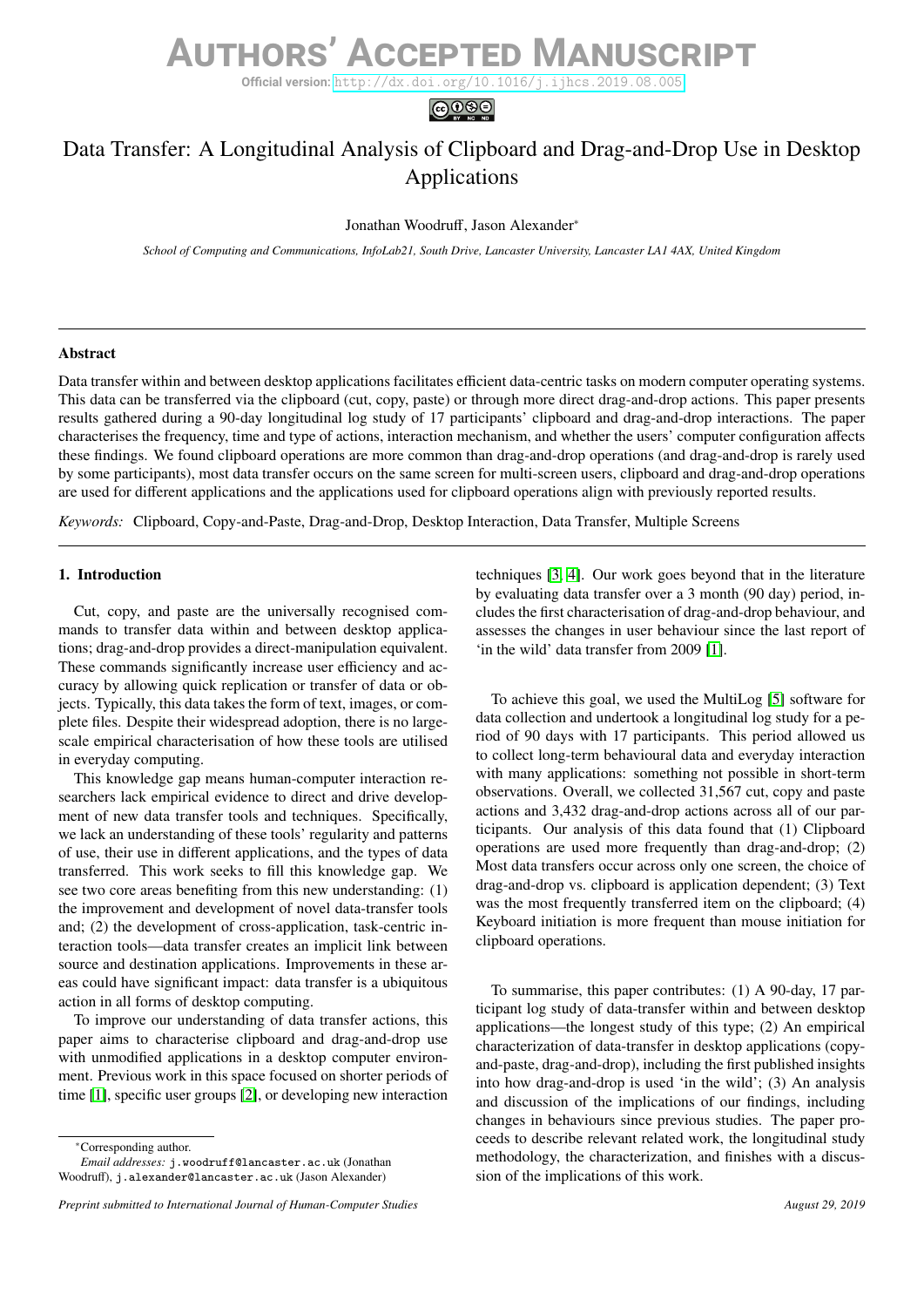# 2. Related Work

Relevant related work falls in three key areas: (1) Clipboard (cut, copy, and paste); (2) Drag-and-drop and; (3) Logging software for longitudinal research studies.

#### *2.1. Clipboard (Cut, Copy, Paste)*

A cut or copy operation occurs when a user requests (through mouse or keyboard input) text, image(s) or file(s) to be cut (removed from source) or copied (duplicated from the source) to the clipboard (a temporary storage location). A paste operation occurs when the user requests the text, image(s) or  $file(s)$ be retrieved from the clipboard and be copied to the destination. Objects remain on the clipboard until over-written by a new copy/cut action.

Stolee et al. [\[1\]](#page-10-0) detail early work in understanding user interactions with the clipboard. They studied 15 participants' clipboard use over four weeks, reporting the type of applications used and a breakdown of their use as either a source or destination for data. The authors identified two distinct sets of usage patterns: elementary and complex. Elementary patterns were: (1) copying and pasting within the same application or (2) copying and pasting from one application to another. Complex patterns characterised copying from one source to multiple destinations or vice versa. These patterns showed that within application clipboard operations occurred 70% of the time, while between application clipboard operations occurred 30% of the time. Various procedures for automating clipboard operations were suggested, including a multiple-item clipboard, a contextaware clipboard and/or a clipboard with iteration.

Kim et al. [\[2\]](#page-10-1) explores through a field study how five programmers utilise the clipboard in their work environment over a period of approximately 50 hours. They note that programmers use the clipboard frequently both from within code and document editors. The clipboard can however cause code duplication which is easy to create with the clipboard and difficult to eliminate once present.

In both cases, this work goes beyond these two studies by logging clipboard actions for a longer period (90 days), including drag-and-drop as a data transfer technique, understanding the role of multiple screens, and updating the most recent findings from 2009 [\[1\]](#page-10-0).

#### *2.2. Drag-and-Drop*

A drag-and-drop operation occurs when a user presses the left mouse button on a draggable object<sup>[1](#page-1-0)</sup>, moves the mouse to the destination location, and releases the mouse button to "drop" the object into the destination window/file. Drag-anddrop is a frequently used feature of modern operating systems and there has recently been an increase in web-based drag-anddrop to simplify web services and aid users when interacting with websites [\[6\]](#page-10-5).

Research into drag-and-drop has primarily focused on approaches for enhancing the drag-and-drop experience for end users. Kobayashi and Igarashi [\[7\]](#page-10-6) present a system that allows users to suspend and resume drag-and-drop operations based on a throw-and-catch metaphor. Drag-and-Pop supported longdistance drag-and-drop by relocating potential drop locations closer to the dragged object [\[8\]](#page-10-7). Brewster [\[9\]](#page-10-8) explored whether the addition of non-speech sounds could increase the usability of drag-and-drop while Shih et al. [\[10\]](#page-10-9) provided an automatic assistive program to improve the efficiency of drag-and-drop for users with developmental disabilities. By focusing on repetitive or complex tasks, user efficiency can also be increased by simplifying the interaction to include drag-and-drop actions (e.g. to aid users with image composition and photograph labelling [\[11\]](#page-10-10)).

We found no current reports of how drag-and-drop is used 'in the wild'; this work will contribute that knowledge.

#### *2.3. Logging Software*

Logging software allows researchers to automatically collect an empirical account of events that occur on participants' computers. Loggers are generally considered low-level or highlevel. RUI [\[12\]](#page-10-11) is a low-level keystroke and mouse action logger for Windows whereas VibeLog [\[13\]](#page-10-12), Pylogger [\[14\]](#page-10-13) and Microsoft PSR [\[15\]](#page-10-14) are higher-level loggers which collect more contextual information surrounding user actions. Software logging allows large-scale longitudinal data collection, but does suffer from a lack of contextual information and cannot report user intentions [\[16,](#page-10-15) [17\]](#page-10-16).

To log clipboard and drag-and-drop data interactions, we employed MultiLog [\[5\]](#page-10-4), a system that supports "plug in" logging software and the generation of a universal log output. We wrote two new plug-ins—one for the clipboard and one for drag-anddrop (described in the next section).

#### 3. Longitudinal Study Methodology

The overarching goal of this study is to understand how desktop computer users interact with the clipboard and perform drag-and-drop actions during their everyday computer use. To do this, we conducted a longitudinal logging study that recorded user behaviour when using unmodified versions of their applications, on their own computer—the Windows OS logging software captured appropriate events in the background. We used the MultiLog [\[5\]](#page-10-4) software which allows existing logging applications to be "plugged in" to gather the required data set.

#### *3.1. Participants*

Seventeen computer users from a variety of different career backgrounds took part in the longitudinal log study for a period of 90 days. Their occupations were: PhD student (3 Computer Science (CS), 2 Design), CS lecturers (3), CS undergraduate students (3), and one each of Freelance blogger, Software Engineer, researcher, personal assistant, IT systems manager, and retired. 11 of the participants were frequent computer users and 5 of the overall participant pool were female. The age range of participants was between 18 and 74 years. Seven users had single screens, while eight had two, and two users had three

<span id="page-1-0"></span><sup>&</sup>lt;sup>1</sup>Including 'user defined' draggable objects such as highlighted text.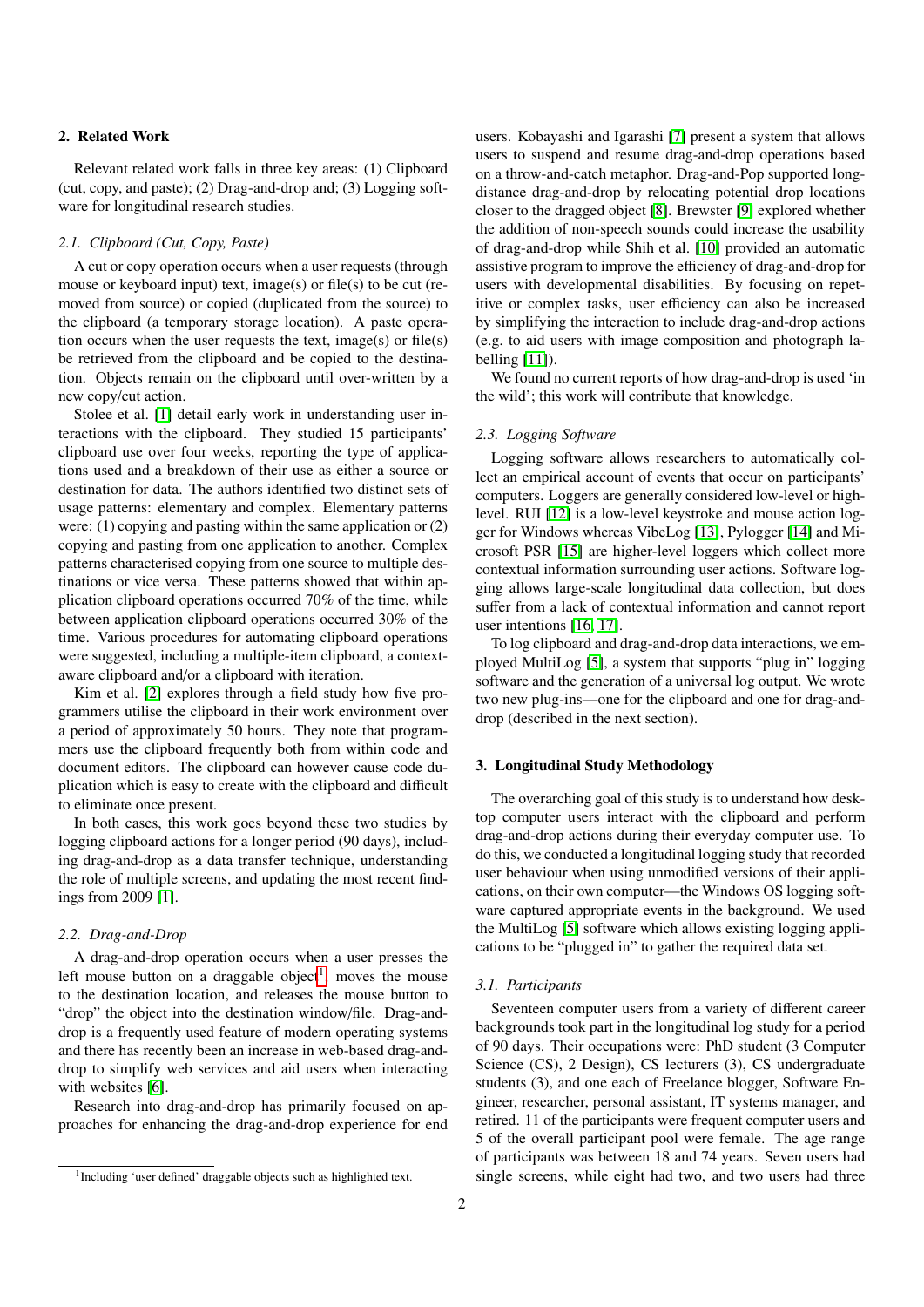screens<sup>[2](#page-2-0)</sup>. Eight participants used Windows 7, three used Windows 8.1, and three used Windows 10. Seven users had laptops, while eleven had desktops. Three participants used their computer for home/leisure tasks, five for work-only tasks, and the remainder used it for both. All participants started the study within the first 16 days of September, 2015 and all continued for a 90 day period.

#### *3.2. Apparatus*

The MultiLog software [\[5\]](#page-10-4) starts on user login, automatically logs all copy-and-paste and drag-and-drop operations, and intermittently uploads these to a server when an Internet connection is present. The user can pause logging at any point through an icon in the system tray (the act of pausing is not logged to ensure user privacy).

The MultiLog architecture supports custom "plug-in" loggers. For this study, we developed clipboard and drag-and-drop loggers using the Windows UI Automation API [\[18\]](#page-10-17).

# *3.2.1. Clipboard Logging*

The clipboard logger records all cut, copy, and paste oper-ations and: a timestamp, the type and number/length<sup>[3](#page-2-1)</sup> of the item(s) copied/pasted, the method used to copy/paste the item, the name, process name, and ID of the source and destination windows, and various spatial information such as the height, width as well as left, right, top and bottom co-ordinates of the source and destination windows.

Clipboard actions are logged through a combination of the MouseHookListener and KeyboardHookListener classes. These classes allow the global monitoring of mouse and keyboard actions, regardless of application, which are then used to detect clipboard operations the user has performed. For events detected on actionable objects (buttons, menu items) by the MouseHookListener, the associated Windows UI Automation object is text queried to determine whether it is a *cut*, *copy* or *paste* operation. This method of querying ensures we capture all forms of these operations, for example, Microsoft Word's "Paste Special ..." action, but does not allow us to separate them in later analysis.

The KeyboardHookListener class is used to monitor for the key combinations  $Ctrl + X$  (cut),  $Ctrl + C$  (copy) and  $Ctrl + V$  (paste). Once detected, if a cut or copy operation has occurred, the contents of the Windows Clipboard is queried to gather information as to whether text or files were involved in the action. If text has been cut/copied, the number of characters is recorded and if files have been cut/copied, the number of files is recorded. If text/files have been pasted through a detected paste operation, the text length or the number of files is also recorded in the same way. An example of a clipboard log line is shown in Table [1,](#page-3-0) row 1.

#### *3.2.2. Drag-and-Drop Logging*

The drag-and-drop logger records all drag-and-drop actions (these could be file drag-and-drops or the user dragging text or other objects to different locations on screen), it includes: a timestamp, the name of the item dragged, the source window (including process name and ID), the object name it was dragged onto, the destination window (including process name and ID) and the length of time the action took from depressing the mouse button to releasing it.

Drag-and-drop actions also used the MouseHookListener class to detect the mouse button being pressed. The item the mouse was pressed on is recorded through the Windows UI Automation framework. The logger then detects mouse movement across the screen while the mouse button is still depressed and records the item (through Windows UI Automation) the mouse button was released on. The source and destination windows are also recorded through the GetForegroundWindow() method along with the time the drag and drop operation took. An example of a clipboard log line is shown in Table [1,](#page-3-0) row 2.

#### *3.2.3. Logger Testing*

We conducted significant in-house and beta testing of our plug-ins before we commenced the full study. First, this involved functional testing by the authors of pre-defined usecases (combinations of cut, copy, paste, and drag-and-drop actions) both within and between a wide range of applications. Test cases were executed and the output examined to ensure matching log lines appeared as expected. This was repeated across the range of Windows Operating Systems that we supported (Windows 7, 8.1, and 10). Second, beta-testing by three colleagues: this ensured that our MultiLog plugins were stable over long periods of time, did not cause noticeable degradation of computing performance, and operated across a wider range of Operating Systems, applications, monitor setups, and contexts of use. This also allowed us to ensure we correctly received the automatically uploaded log files. During this testing phrase we identified two issues with the APIs: (1) occasional repeated logging of single action (e.g. a copy action with all parameters identical, including timestamp, would be recorded twice) and; (2) occasional corrupt log-lines, where incomplete data on an action was reported by the APIs. Both of these issues were beyond our control. We removed these lines in postprocessing.

The plug-ins we developed for MultiLog use a third-party API (Windows UI Automation) to collect their respective data. The accuracy of our results is therefore dependent on these APIs. During analysis of the longitudinal study data we removed occasional actions that were erroneous or corrupt.

# 4. Data Analysis

Following the 90-day study period, we collated the logs and prepared the data set for analysis. The data presented within this paper is a subset of a larger data set which included window switches and other user interaction (mouse, keyboard shortcut) logging. The terms 'window switch' and 'interaction hour' are

<span id="page-2-0"></span><sup>&</sup>lt;sup>2</sup>We did not detect any change in the number of screens through the study period.

<span id="page-2-1"></span><sup>&</sup>lt;sup>3</sup>For text, this is the number of characters; for files, this is the number of files; information about other types of objects is typically unavailable.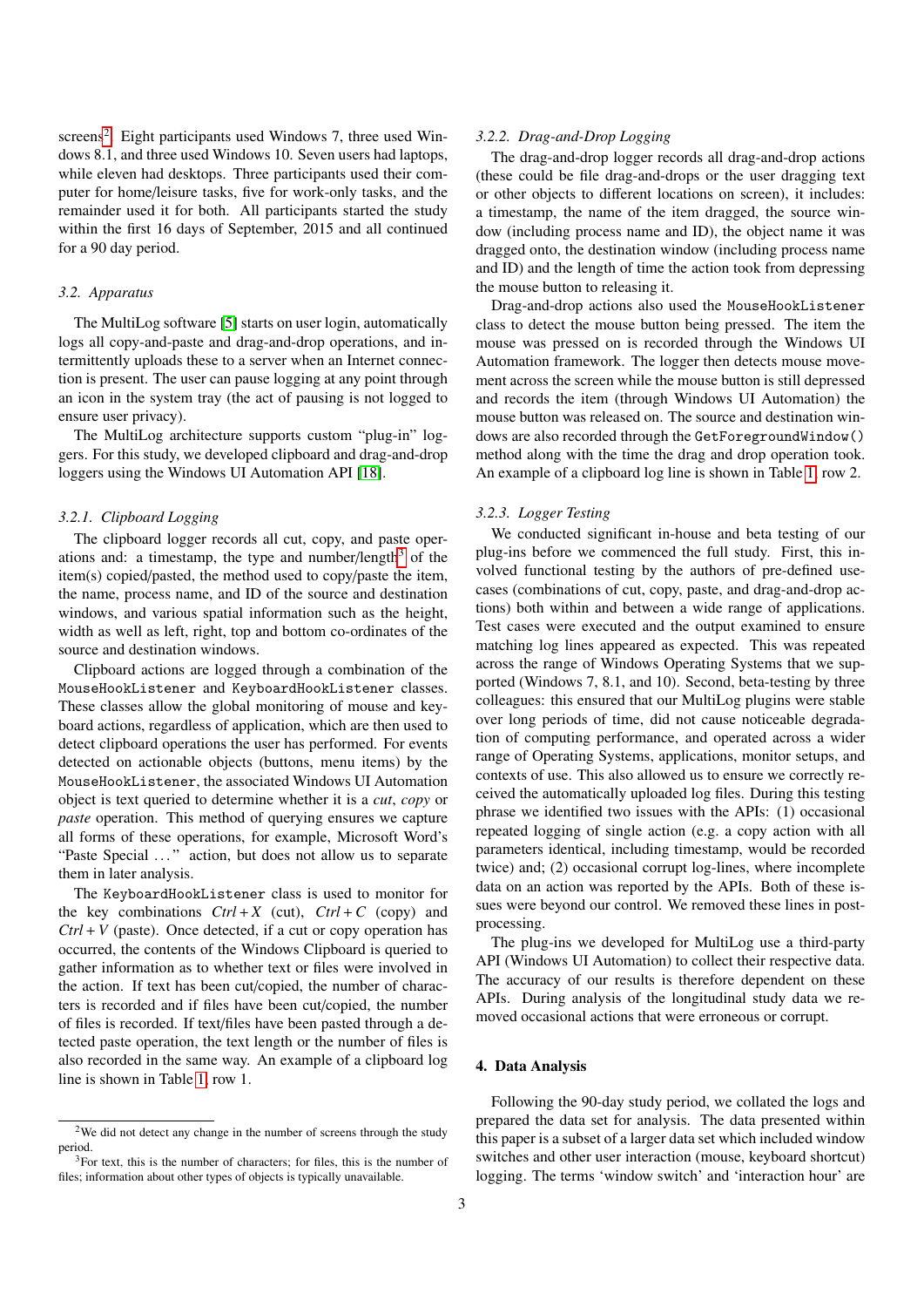| Item: "TEXT" of size: "591" (characters) COPIED to clipboard (via CTRL + C) from: "Sent - Lancaster - Microsoft Outlook (OUTLOOK   |  |
|------------------------------------------------------------------------------------------------------------------------------------|--|
| (9436))". Window Dimensions: Width: 1200 Height: 961 Position: Left: 1804 Right: 3004 Top: 498 Bottom: 1459                        |  |
| 2 Item: "Lecture Information" Dragged from: "Inbox - Microsoft Outlook (OUTLOOK (5604))" to: "Teaching" window: "Inbox - Microsoft |  |

Outlook (OUTLOOK (5604))". The action took: 00:00:12.7817703

<span id="page-3-0"></span>Table 1: Example log lines. Row 1: Copying text to the clipboard; Row 2: dragging an object within the same application.

used in the results section of this paper. A window switch is an event that is triggered by a switch in focus (by any means) from one active window to another of a different name and/or Operating System process<sup>[4](#page-3-1)</sup>. For timing purposes, we defined an 'interaction hour' as any hour in which any user interaction on the user's computer was detected.

The analysis had multiple stages. First, we filtered superfluous lines from the raw log files, consisting of the duplicate and corrupted lines identified in Section 3.2.2. Second, our post-study analysis of drag-and-drop operations indicated that our logger, as well as collecting legitimate drag-and-drop operations, also collected many operations that *looked* like dragand-drops but are not. Common examples included attempts to drag 'OK' or 'Cancel' buttons in dialog boxes (even moving the mouse by 1px while the mouse button is pressed results in our logger capturing this behaviour) and highlighting text in a text editor. We built a library of such items for removal and systematically checked all drag-and-drop operations for validity before continuing. We also removed drag-and-drop operations whose duration exceeded one minute (a total of 320 actions). Third, we merged individual log files into one "master" log file per user. Finally, we conducted scripted processing of individual users' data sets. This allowed us to selectively ask questions of the dataset (e.g. "how often do people use the 'copy' command?") and to produce the results detailed in the following section.

# 5. Results

Our results reporting is structured as follows: (1) Frequency of data transfer; (2) The location and application the data was transferred from/to; (3) Transfer time, type and size and (4) Methods of initiation.

### *5.1. Frequency of Data Transfer*

#### *5.1.1. Clipboard Operations*

We observed 31,567 clipboard operations (copy, cut and paste) over the study period, breaking down into 12,677 copy actions (40.1%), 2,680 cut actions (8.4%), and 16,210 paste actions (51.3%). Figure [1](#page-4-0) shows the breakdown of these actions, by activation method (keyboard, menu/buttons) for each participant. The total number of actions is shown in the right-hand side, with a diverse spread of use across our participant pool. For the majority of users (14/17), keyboard activation was more frequent that menu activation, although two participants exclusively used the menu for interaction (P01, P10). Overall, these

is an almost equal split in data transfer to and from the clipboard.

On average, participants used the clipboard 5.3 times per hour. However, their use was diverse (s.d. 4.2, Figure [2a](#page-5-0)): eight participants used the clipboard infrequently (on average less than 5 operations per interaction hour), five participants used the clipboard moderately (on average 5–10 times per interaction hour) and four participants utilised clipboard operations on average over 10 times an hour.

#### *5.1.2. Unused Cuts and Copies*

An unused cut or copy is a cut or copy operation which is executed by the user but there is no corresponding paste operation. For example, if a user copies, cuts and then pastes some text, the copy operation is unused, as the data is over-written by the data from the cut operation. This may occur because the user initiates an incorrect action (cut/copy), uses cut as a mode of deletion, or the user forgets about their copy/cut action. We observed an average across participants of 1.6 unused operations per interaction hour (s.d. 1.3, see Figure [2b](#page-5-0)).

#### *5.1.3. Drag-and-Drop Operations*

We recorded a total of 3,432 drag-and-drop operations over the study period. However, unlike clipboard operations where users demonstrated diverse use of this interaction (see Figure [2c](#page-5-0), yellow dots represent individual participants), we observed three main groups of use: one participant did not use drag-and-drop, many participants used it infrequently—less than 1 operation per interaction hour (14 participants)—and two users used drag-and-drop over 3 times per interaction hour.

#### *5.1.4. Summary*

Overall, we found that, on average, the clipboard is utilised more frequently (5.3 operations per interaction hour) than dragand-drop (0.6 operations per interaction hour), even withstanding the two operations required to complete a full clipboard interaction. As expected, we saw 'paste' was used more often than 'cut' or 'copy'. The use of drag-and-drop was more variable than the clipboard with some participants (P6) not using it at all and others (P12) using it frequently.

# *5.2. On-Screen Location* & *Source*/*Destination Applications*

For each clipboard and drag-and-drop operation, we recorded the on-screen location and the applications in which the operation occurred. We paired copy/cut and associated paste operations together for this section.

<span id="page-3-1"></span><sup>4</sup>Some applications start new process for each window, others open multiple windows from the same process.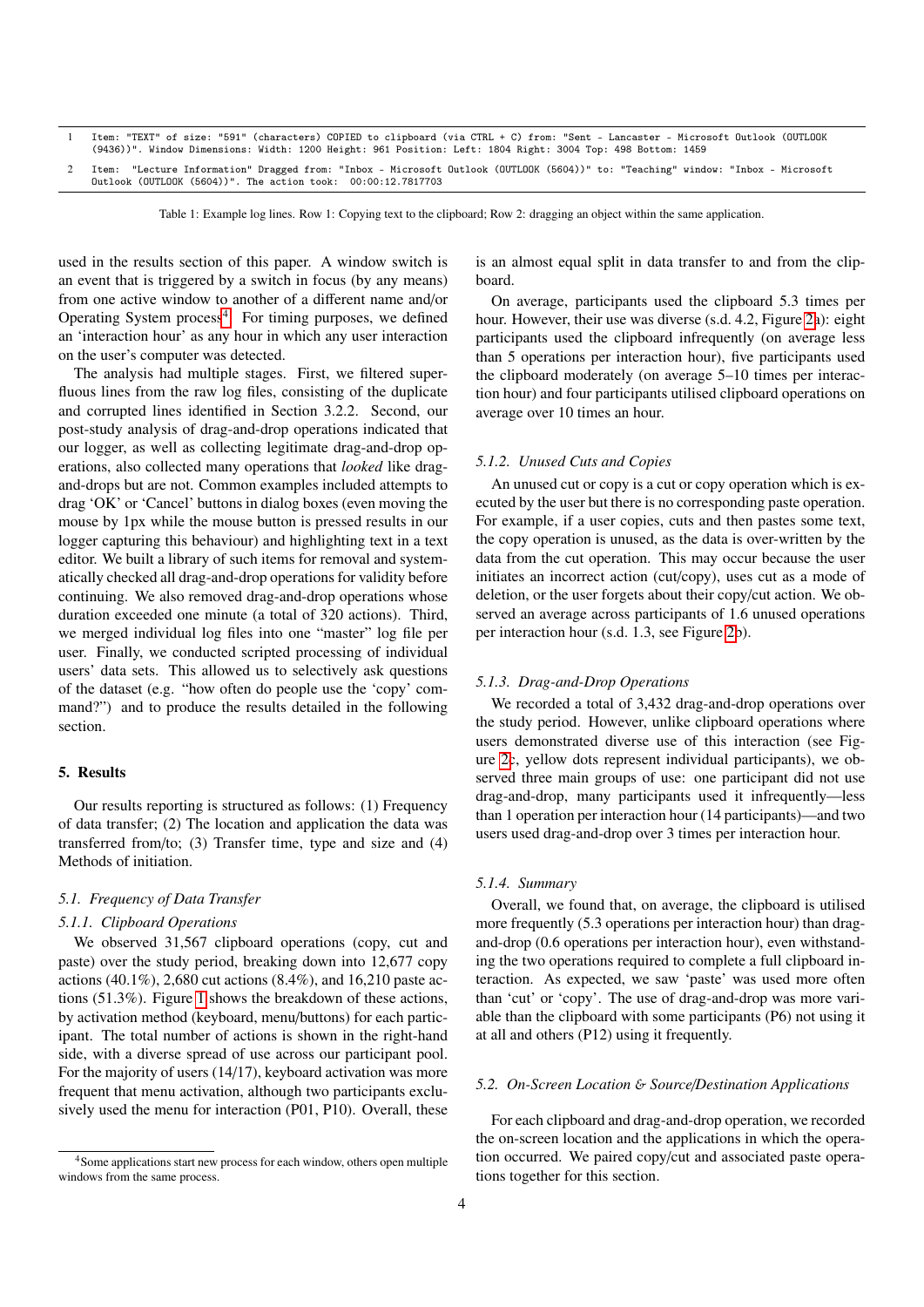|                  | $CTRL + C$ | Menu &<br><b>Buttons</b><br>Copy | $CTRL + X$ | Menu &<br><b>Buttons</b><br>Cut | $CTRL + V$     | Menu &<br><b>Buttons</b><br>Paste |                    |          |
|------------------|------------|----------------------------------|------------|---------------------------------|----------------|-----------------------------------|--------------------|----------|
| P04              | 40 %       | 1 %                              | 10 %       | 2%                              | $\frac{44}{6}$ | 4 %                               | 1196               | 50       |
| P12              | 39 %       | 2%                               | 5 %        | 1%                              | 52 %           | 1%                                | 2201               |          |
| P07              | 37 %       | 3 %                              | 4 %        | 10 %                            | 46 %           | $0\%$                             | 1752               |          |
| P15 -            | 37 %       | 5 %                              | 5 %        | $0\%$                           | 53 %           | 0 %                               | 6366               |          |
| P <sub>0</sub> 3 | 36 %       | $0\%$                            | 9%         | 2%                              | 52 %           | $0\%$                             | 4499               | 40       |
| P11              | 36 %       | $0\%$                            | 14 %       | $0\%$                           | 50%            | $0\%$                             | 193<br>S           |          |
| P09 -            | 35 %       | 5 %                              | 8 %        | 2%                              | 47 %           | 3 %                               | ă<br>2349          | actions  |
| P06              | 33 %       | 4 %                              | $0\%$      | 33 %                            | 25 %           | 4 %                               | 'ত<br>48           | 30       |
| P02              | 33 %       | 4 %                              | 11 %       | 1 %                             | 49 %           | 2 %                               | ق<br>3578          | đ        |
| $P08 -$          | 32 %       | 4 %                              | 13 %       | 2 %                             | 48 %           | 1 %                               | ξ<br>1807          | Percent  |
| P13 +            | 30 %       | 7 %                              | $0\%$      | 21 %                            | $40\%$         | 1 %                               | $\subseteq$<br>243 | 20       |
| P14              | 30 %       | 28 %                             | 3 %        | $0\%$                           | 36 %           | 2%                                | Total<br>987       |          |
| P05 -            | 26 %       | 16 %                             | $0\%$      | $1\%$                           | 45 %           | 12 %                              | 4090               |          |
| P17 -            | 14 %       | 23 %                             | 6 %        | 2%                              | 50 %           | 5 %                               | 1367               | 10       |
| $PO1 -$          | $0\%$      | 51 %                             | $0\%$      | 7 %                             | $0\%$          | 42 %                              | 519                |          |
| P10              | $0\%$      | 47 %                             | $0\%$      | 9%                              | $0\%$          | 45 %                              | 172                |          |
| P16              | $0\%$      | 37 %                             | $0\%$      | 19 %                            | 8 %            | 36 %                              | 200                | $\Omega$ |

<span id="page-4-0"></span>Figure 1: Breakdown of participant's use of clipboard operations, ordered by total use of CTRL-C, percentages rounded to nearest whole value.

# *5.2.1. Screen Location: Clipboard*

For multi-screen users, we found that 81% of all copy/cut and paste pairs occurred on the same screen, with 15% of actions occurring across different screens. 4% of operations were to or from windows that spanned multiple screens. Each group showed high variance between participants (21%, 14%, and 8% respectively); this is show in more detail in Figure [2d](#page-5-0).

#### *5.2.2. Screen Location: Drag-and-Drop*

For multi-screen users that used drag-and-drop, we found that 98.8% (s.d. 1.8%) of all drag-and-drop operations occurred on the same screen, and only 0.9% (s.d. 1.7%) of actions had a 'drop' location on a different screen to the initial drag. A further 0.3% (s.d. 0.7%) of actions were on windows that spanned multiple screens.

#### *5.2.3. Source*/*Destination Applications*

For each data transfer operation, we logged the source and destination windows and applications. For clipboard operations, 69.5% occurred within the same application (s.d. 3.8%) and for Drag-and-Drop operations, 97% (s.d. 9.1%) occurred within the same application.

To understand in which types of applications this datatransfer occurred, we grouped applications based on their primary function (Figure [3\)](#page-5-1). Drag-and-drop's use was dominant over the clipboard in Presentation Editors (3.5actions/hour, likely due to users positioning elements on screen), spreadsheets (1.9actions/hour, moving data between cells), and in email clients (1.7actions/hour, sorting messages into folders).

Programming IDEs showed the most regular use of the clipboard (2.8actions/hour within and 0.8actions/hour between this and other applications). Note that in some cases, actions are only possible (or sensible) with either the clipboard or dragand-drop (e.g. arranging objects in a presentation).

#### *5.2.4. Number of Window Switches*

As part of the study, we logged the number of window switches that occurred between the copy/cut and corresponding paste operation when data was transferred between different applications (Figure [2e](#page-5-0)). The equivalent data for drag-and-drop does not exist, as these are linear operations and only one window switch can occur (if the participant drops the object in a different window to its source). The average number of switches between the copy/cut and associated paste action was 1.6 (only including instances where at least one switch occurred). The majority of between-window cut/copy and paste actions required only a single window switch  $(74.4\%$  (s.d. 14.1%)) between the source and destination.

# *5.2.5. Summary*

For both clipboard and drag-and-drop operations, the majority of data-transfer actions occur with the source and destination window on the same screen. When data transfer does occur across multiple screens, it is usually undertaken using the clipboard and in 74% of cases users move directly to the target window. Clipboard operations most regularly occurred in programming IDEs; drag-and-drop operations most regularly occurred in Presentation Editors.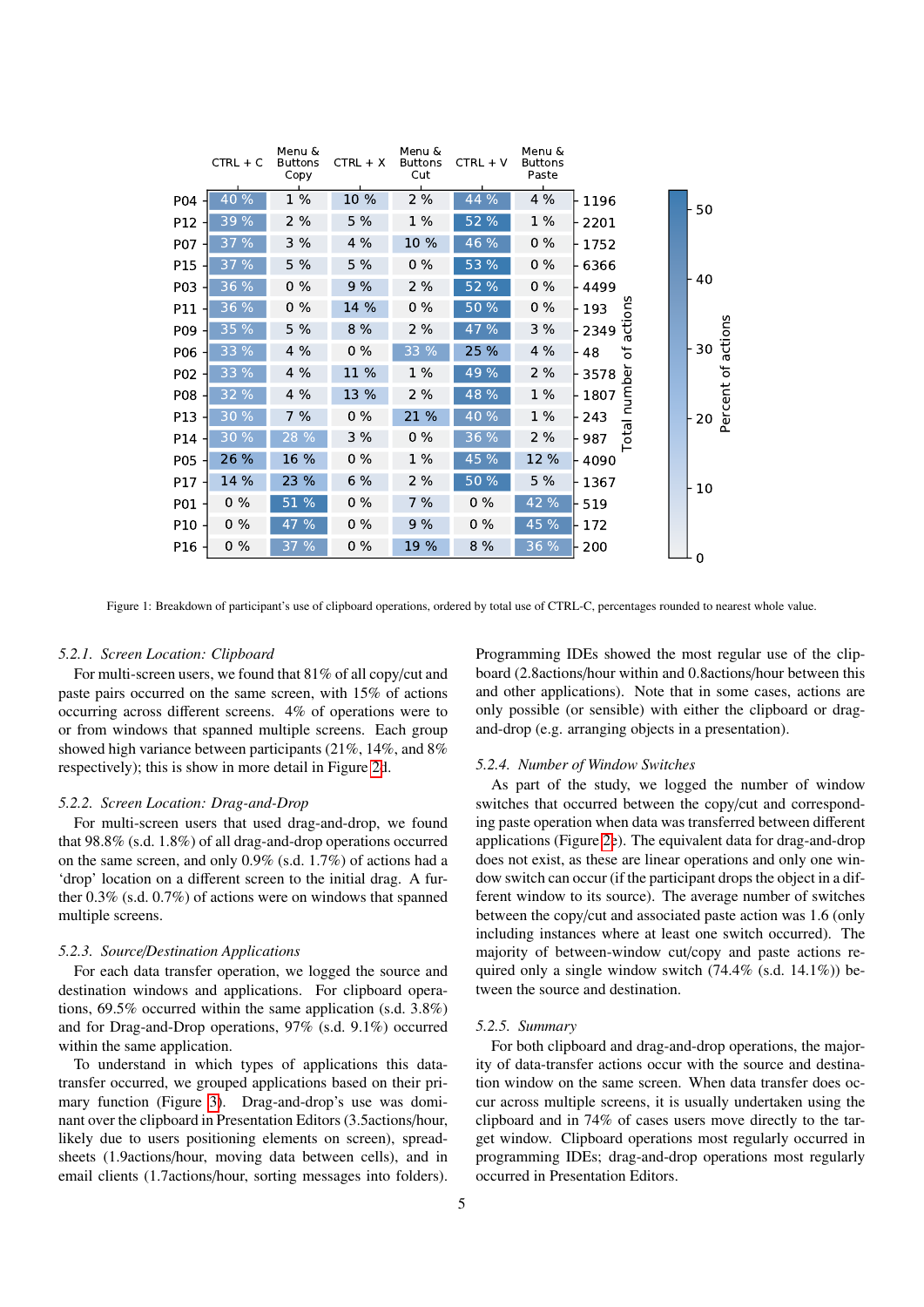

<span id="page-5-0"></span>Figure 2: Distribution analyses. Green diamond shows the mean; yellow dots show underlying dataset. (A) Regularity of clipboard operations; (B) Unused cut and copy actions per interaction hour; (C) Regularity of drag-and-drop use; (D) Location of data transfer operations; (E) Number of window switches between cut/copy and past pairs.



<span id="page-5-1"></span>Figure 3: Average clipboard and drag-and-drop operations per hour (black vertical marks indicate median values). Utilities include Windows Explorer, Calculator, and Remote Desktop.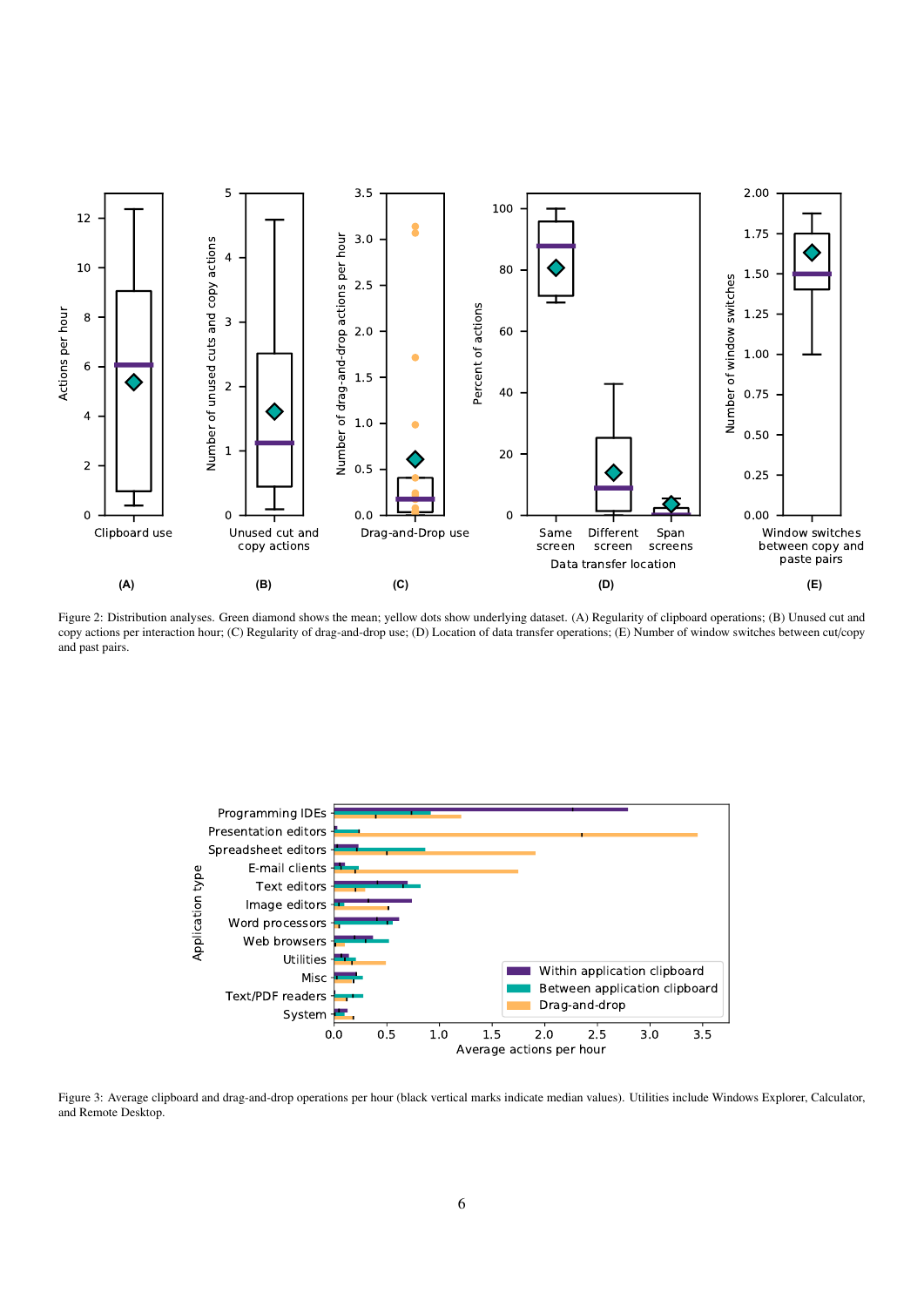# *5.3. Transfer Time, Type* & *Size*

#### *5.3.1. Transfer Time: Clipboard*

For both types of interaction, we logged the time taken to complete the data transfer operation. For clipboard data, we recorded the time between the copy/cut operation and the first corresponding paste operation.

The mean time between the two sets of operations was 13.7sec (s.d. 18.5sec), with the distribution of these durations shown in Figure [4.](#page-7-0) From these observations we see that the majority of clipboard operation pairs are chronologically close (76.7% under 10sec), indicating participants usually locate the destination window/application of the operation quickly, rather than retaining the data on the clipboard while completing other interactions.

#### *5.3.2. Transfer Time: Drag-and-Drop*

For drag-and-drop data, we recorded the time taken to complete the operation, from the time the mouse button was depressed, until when it was released. The mean drag-and-drop action completion time was 6.0sec (s.d. 5.5sec), see Figure [5.](#page-7-1) Despite the large deviation between participants, we observed a far greater percent of actions occurring in the 0–2sec range (47.4% compared to 15.1% in copy-and-paste). This shorter interaction time (when compared to clipboard operations) is likely caused by the direct nature of drag-and-drop; it does not allow the user to perform other actions mid-operation and requires continual mouse input to retain the 'dragged' data. Drag-and-drops may also occur over shorter distances (for instance when positioning items in a Presentation Editor) meaning shorter interaction durations.

#### *5.3.3. Data Type: Clipboard*

We recorded the type of data transferred (and its size) for clipboard operations. Of the 31,567 total clipboard operations, 28,939 (92%) were text and 2,628 (8%) were files. An average across participants of 63% textual and 9% file operations occurred within the same application (s.d. 17.3% and 10.6% respectively); 27% textual and 2% file operations occurred between different applications (s.d. 13.8% and 5.9%).

Of the textual data transferred by participants, 61.3% (s.d. 14.0) of actions within documents were on strings less than 50 characters in length; between documents this fell to 44.0% (s.d. 18.4%), see Figure [6.](#page-8-0)

For the transfer of files, where the logger could report this information (71% of occurrences), we recorded whether one or multiple files were transferred. 74% of the time, one file was transferred, while 26% of transfers involved multiple files.

#### *5.4. Patterns of Use*

Many of the clipboard actions occurred chronologically close together: as an average across participants, 44.9% of actions  $(s.d. 11.1\%)$  occurred as a pair,  $8.6\%$   $(s.d. 4.0\%)$  as a triplet, and 11.6% (s.d. 6.3%) as four actions with less than 10seconds between each action. In total, 46.8% of actions (s.d. 13.8%) occurred as part of 'bursty' clipboard interaction that involved *more than* two interactions. We also observed several

extreme examples: P8 continuously pasted text 869 times (interleaved by three cut/copy actions) into one application; while P5 recorded 213 continuous copy and paste actions transferring text between multiple documents.

#### *5.5. Methods of Initiation*

We recorded the initiation method for all clipboard operations (Figure [1\)](#page-4-0). Participants can initiate clipboard operations by using the mouse/trackpad cursor (menus, buttons, or context menus, 30.0%, s.d. 32.5%) or through keyboard shortcuts (70.0%, s.d. 32.5%).

To understand if the input method changes mid-operation, we analysed the method of initiation for source and destination clipboard actions. We observed a small increase in the average use of the keyboard between source and destination operation (2.6%) and the same drop between source and destination use of cursor-based methods. This shows stable use of the same input modality across a full clipboard operation.

Further, we analysed for drag-and-drop whether the available pointing device (trackpad or mouse) influenced the frequency of use of this interaction. On average, mouse users drag-anddropped 0.53 times per interaction hour, whereas trackpad users performed 0.85 drag-and-drop operations per interaction hour.

#### 6. Discussion

This paper characterised participant use of the clipboard and drag-and-drop across a longitudinal log study of 90 days. We analysed five categories of participant interactions: (1) frequency of data transfer; (2) location and source/destination application; (3) transfer time, type and size; (4) patterns of use and; (5) methods of initiation. We discuss the key findings with implications for desktop UI design.

#### *6.1. Clipboard use is More Common than Drag-and-Drop*

Participants utilised data transfer actions with the clipboard more frequently than drag-and-drop. This is likely due to clipboard actions' increased visibility in user interfaces (toolbar buttons, menu items), the context of use, and the widespread adoption of consistent keyboard shortcuts across applications. Conversely, drag-and-drop is a 'hidden' interaction that was historically inconsistently implemented across applications. The recent widespread adoption of touch-based direct manipulation interfaces however, may support increased awareness of this style of data transfer. User interface designers should consider: (1) enhancing current clipboard systems ahead of dragand-drop systems due to their extensive use; (2) providing better awareness of drag-and-drop interactions, especially when they can lead to more efficient user behaviour.

# *6.2. Object-Based Interfaces Encourage Drag-and-Drop*

The use of the clipboard and drag-and-drop differs across applications. This is likely due to the different interface visualisations and paradigms, and their intended use. For example, more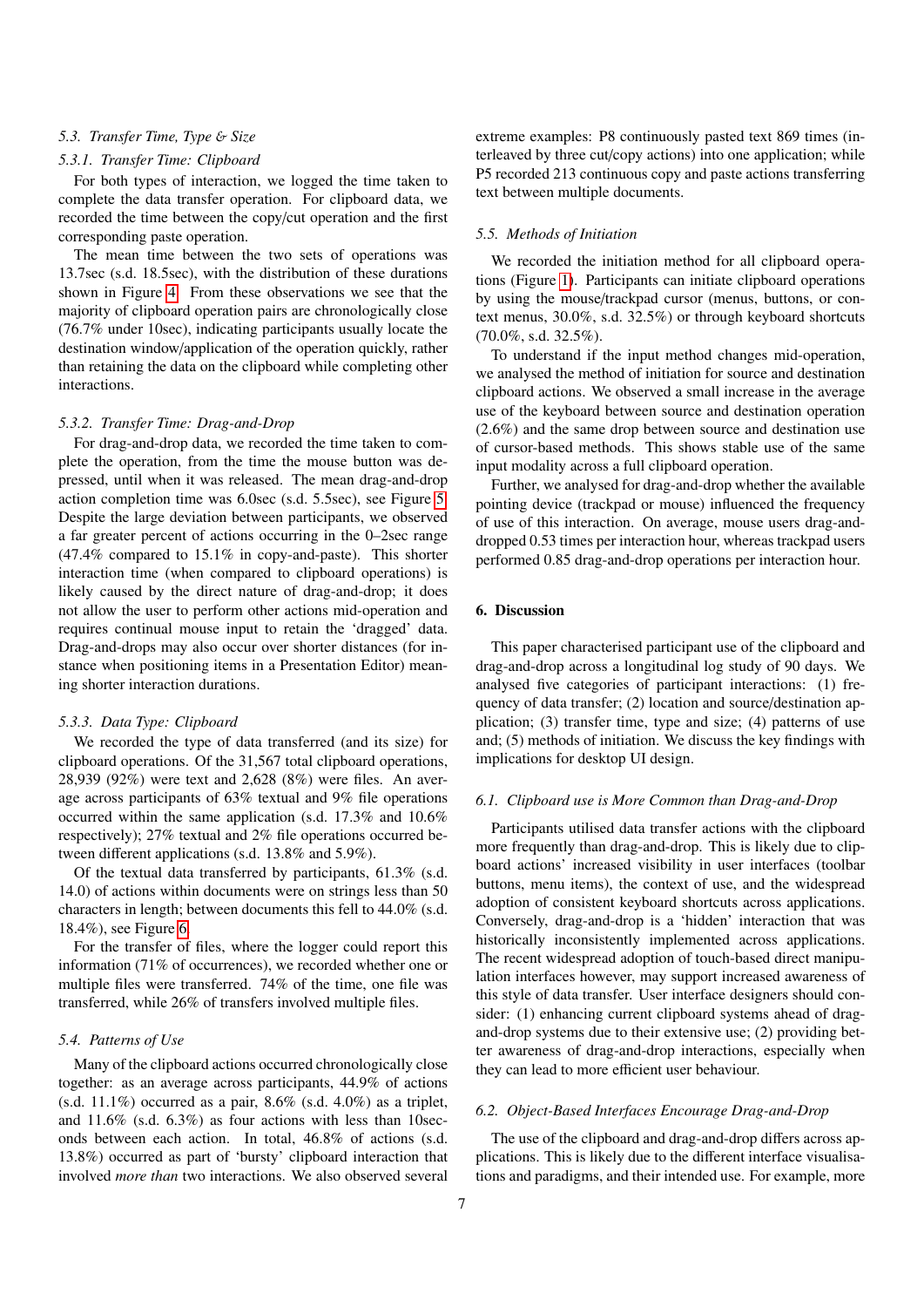

<span id="page-7-0"></span>Figure 4: Distribution of times between cut/copy and paste action (average percent across participants, black horizontal marks indicate median values).



<span id="page-7-1"></span>Figure 5: Distribution of drag-and-drop data transfer times (shown as average percent across participants, black vertical marks indicate median values).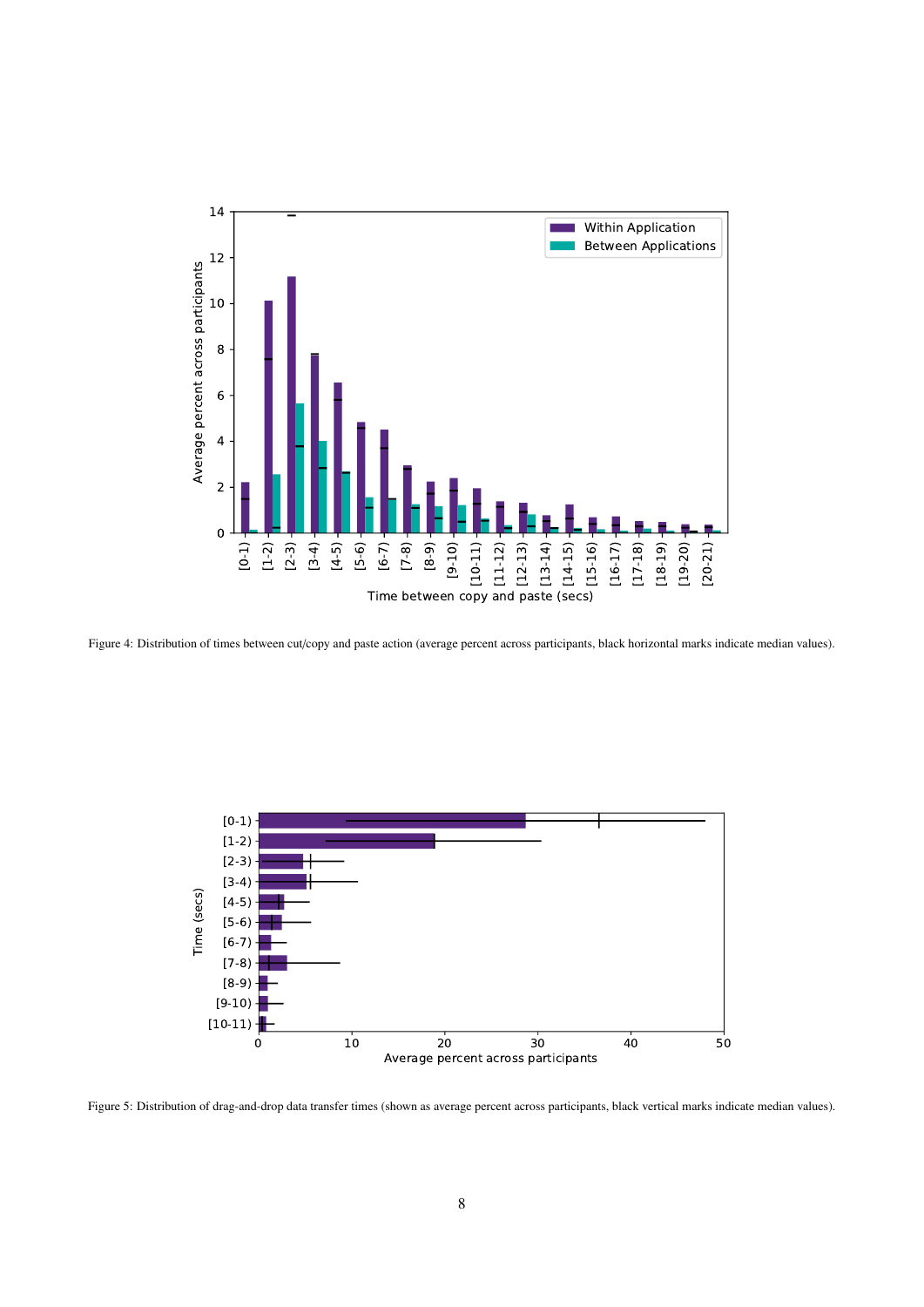

<span id="page-8-0"></span>Figure 6: Length of clipboard text transferred by number of characters (truncated at 250 characters for clarity, black vertical marks indicate median values).

drag-and-drop operations occur in Windows Explorer than clipboard operations—this interface encourages direct manipulation of objects (files). Google Chrome however, has less dragand-drop operations and more clipboard interaction—in this case there are fewer obvious objects to manipulate. While there is no clear 'best' data transfer technique, designers should ensure that they appropriately cater for the transfer technique most likely to be implied by the interface style—in visual-centric interfaces users will expect drag-and-drop.

#### *6.3. Data Transfers are Quick and Involve Text or Files*

Overall, we found that most data-transfer operations involve text or a single file and that the average time between the copy/cut action and corresponding paste action (or drag-anddrop duration) was short (<20sec in the majority of cases). This indicates that participants were either pre-aware of the destination or could quickly locate the destination object/window.

However, for between window clipboard operations we observed, on average, 1.6 window switches between the copy/cut action and the corresponding paste operation. Ideally, this would be 1.0 switches (i.e. users immediately find the destination window), possibly indicating a need for improved understanding of the relationship between different windows/applications during data transfer. In the future, windowswitching tools could better support users' understanding of the relationship between windows—if data is copied-and-pasted between two windows this forms an implicit underlying relationship, potentially helping them later re-identify that pair of windows.

#### *6.4. Clipboard Operations are Triggered by the Keyboard*

Most clipboard operations are initiated through keyboard shortcuts, rather than a pointing device input. Within our study group this indicates a good transition to expert behaviour. Future work should analyse the navigation actions that occur between the cut/copy and paste actions with a view to further increasing user efficiency.

#### *6.5. Drag-and-drop Operations are More Likely on Trackpads*

When comparing different pointing devices, we observed an average of 0.85 operations per interaction hour for trackpad users and 0.53 operations per interaction hour for mouse users. We postulate that the increased use of the trackpad could be due to the spatial immediacy of the trackpad compared to the mouse, requiring users to move their hands less distance to trigger the drag. Further, and anecdotally, it is easier to accidentally drag an object with the trackpad than it is with the mouse: our study was unable to differentiate between intended and accidental actions.

# *6.6. Comparison to Previous Characterisations*

To understand how user behaviour has changed since previous reports of data transfer, we briefly compare some of the core statistics that were reported across papers:

- Frequency of Data Transfer: In their study of programmers using cut-and-paste, Kim [\[2\]](#page-10-1) report 16 instances per hour of use; in comparison, we saw only 5.3 actions per hour. This difference is due to the study setups—Kim studied people for a short duration in their work environment performing particular tasks; our study captures a wide range of both work and leisure use.
- Within and Between Application Transfer: Our data shows an identical ratio of within to between application data transfers as that reported by Stolee [\[1\]](#page-10-0). Our data saw 69.5% of actions within a document, while Stolee reports 70%—this proportion has remained constant in the time between studies.

#### Most Frequent Applications for Data Transfer: Stolee

reports Word processors (26%), web browsers (23%), email clients (19%), spreadsheets (18%) and IDEs (5%) as the most frequent applications for data transfer. In comparison, we saw IDEs, presentation editors, spreadsheet editors, email clients, and text editors as the most frequent users of data transfer tools (Figure [3\)](#page-5-1). These differences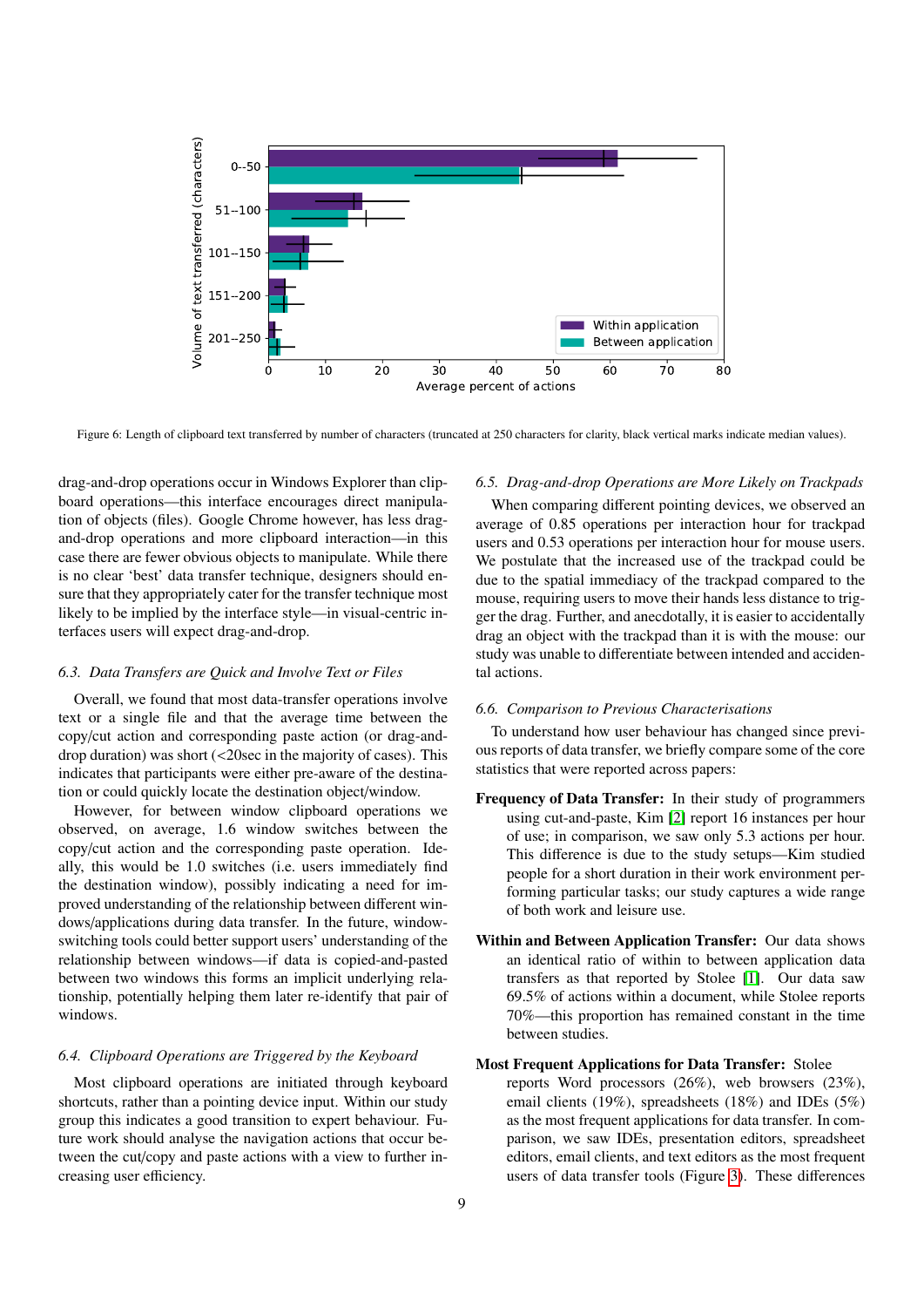are due to the group of participants in the studies—for example, a sample with non-programmers would clearly not use IDEs.

- Amount of Unused Data: Our data shows 1.6 unused cut/copy actions per hour out of a total of 5.3 clipboard operations per hour (giving 30% unused); Stolee reports 19% of their cut/copy actions are unused. Although we observed a slightly higher rate of 'unuse', this behaviour has not changed significantly.
- Length of Text Data Transfers: We observed 61% of text transfer actions were for short strings (<50 characters); Kim observed 74% of copy-and-paste actions consisting of "a single line such as a variable name, a type name or a method name"—likely equivalent to our 50 characters. This indicates that Kim's findings here also apply to the broader scope of computer use.

#### *6.7. From Characterisation to Tool (Re-)Design*

This characterisation provides the empirical foundation for researchers and practitioners to design or re-design existing data transfer techniques. We envision a multitude of different applications of this data, but highlight here some promising avenues for investigation:

- Support for Progression to Expert Behaviour: We observed several participants primarily using the menus for clipboard interaction (P10, P16, P01, see Figure [1\)](#page-4-0) and many participants with no or infrequent use of drag-and-drop. This provides strong evidence of the lack of *intermodal* progression [\[19\]](#page-10-18) from novice to expert controls and should be used as motivation for designers to examine users' routes to progression and how these might be improved. Further, we identified core patterns of use that have the potential to drive automation tools that might make 'data transfer suggestions' analogous to 'search suggestions'.
- Awareness of Clipboard Content: We observed regular unused cut or copy actions (1.6 per interaction hour, see Figure [2\)](#page-5-0). While we lack the contextual information to understand why (incorrect cut/copy, using cut as delete, forgotten action) there is scope to provide increased awareness of clipboard content, either continually or just in those circumstances when an unused cut/copy is (about to be) overwritten. These could take the form of ambient or contextually relevant notifications that may help to increase interaction efficiency.
- Cross-screen Data Transfer: We observed few examples of data transfer across displays (15% for clipboard and 0.9% for drag-and-drop). This may be indicative of participants' utilisation of multiple displays (e.g. different contexts on different displays) but may also indicate the need for better tools to support multi-display interaction (especially for drag-and-drop). These observations are inline with early qualitative understanding of multi-monitor use [\[20\]](#page-10-19), where users reported that their second monitor

was used for secondary activities, peripheral information awareness, and for easy access to other resources. Additional study that includes finer-grained task understanding and spatial understanding of windows and activities is required to fully understand how novel mechanisms can improve cross-screen data transfer.

Relationships between Applications: There is significant scope to support users in understanding the relationship between different application windows—data transfer indicates some kind of relationship. We observed 1.6 window switches between the cut/copy and paste action in between-application data transfer. By helping the user to understand these relationships we can potentially decrease the time they take to find the destination window and therefore increase their interaction efficiency. Data-transfer information could be used as an input for predictive algorithms for supporting window/application searching and revisitation (e.g. alternatives to traditional recency or frequency-based approaches) or visualisations.

# *6.8. Limitations*

While the 90-day data collection should expose even rarely used interactions, such a study still includes some limitations. Although MultiLog allows vast data collection from many sources, the Windows APIs it relies on to report clipboard and drag-and-drop events can occasionally miss or report incorrect data. Where detected, these were removed from the data set before analysis commenced. Our analysis makes some assumptions, for example, that a drag-and-drop action is not longer than 60 seconds. However, this may remove some, very long interactions, such as drag-autoscroll-drop which we were unable to detect. Further, we are unable to determine whether a drag-and-drop action results in the user returning an object to its starting position. To ensure full user privacy, we did not record when MultiLog was paused (and unpaused) during the study. However, this means that we do not know how many hours of user interaction was not recorded and how this might change the reported data.

We feel 90 days (3 months) is a sufficient period to gain an accurate overview of user habits, a longer study (up to a year) would help us understand if users' behaviour evolves over time. The participant cohort was fairly balanced in terms of gender and age, but for greater insight, future studies should include an even more diverse user-base. Many of our participants had technical backgrounds—this user group *may* exhibit more 'expert' behaviour (e.g. greater proficiency with shortcuts) than participants from other backgrounds; this is also worthy of consideration in future studies.

Although we collected quantitative log-based data, we could have also collected other useful data such as screen-recordings of users at work, interviews or used direct observation methods. These methods would provide a more qualitative-based data set, allowing us to better explore users' context, thoughts and feelings in addition to the log data.